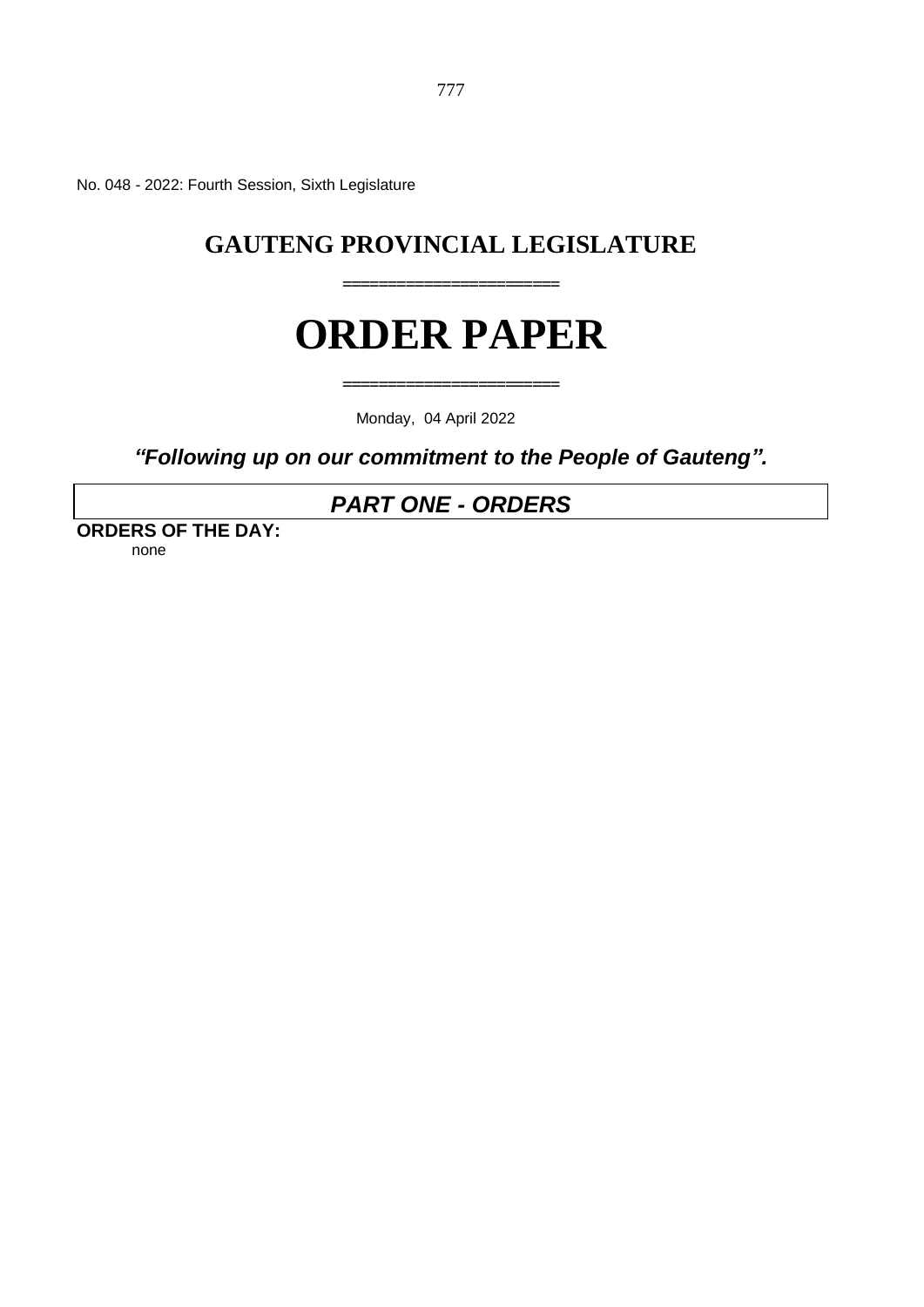#### **ORDERS:**

1. Committee Report of the Ad-Hoc Committee on the Nomination and Appointment of the Integrity Commissioner for the Gauteng Provincial Legislature. *[Announcements, Tablings and Committee Reports No. 93, Page No. 195]*

Chairperson: Hon. N Mhlakaza - Manamela

2. Health Portfolio Committee's Focused Intervention Study (FIS) Report on "Assessing whether the Gauteng Hospitals have the capacity to carry minor Infrastructure Maintenance Projects". *[Announcements, Tablings and Committee Reports No. …, Page No. …]*

Chairperson: Dr. M R Phaladi-Digamela

3. Finance Portfolio Committee on E-Governance Focussed Intervention Study (FIS) report on "The Impact of The GBN Roll Out on The Township Service Providers- Finding the Linkage Between The GCR-ICT Strategy 2015-2020 and the Gauteng Township Economy Revitalisation Strategy 2014- 2019"

*[Announcements, Tablings and Committee Reports No. …, Page No. …]*

Chairperson: Hon. J Mpisi

4. Finance Portfolio Committee on Gauteng Provincial Treasury Focussed Intervention Study (FIS) report on "Compliance with Government's 30-day payment period to service providers" *[Announcements, Tablings and Committee Reports No. …, Page No. …]*

Chairperson: Hon. J Mpisi

5. Infrastructure Development Portfolio Committee's Focussed Intervention Study (FIS) Report on "2nd FIS on Maintenance of GPG Hospitals and Clinics". *[Announcements, Tablings and Committee Reports No. …, Page No. …]*

Chairperson: Hon. M G Modise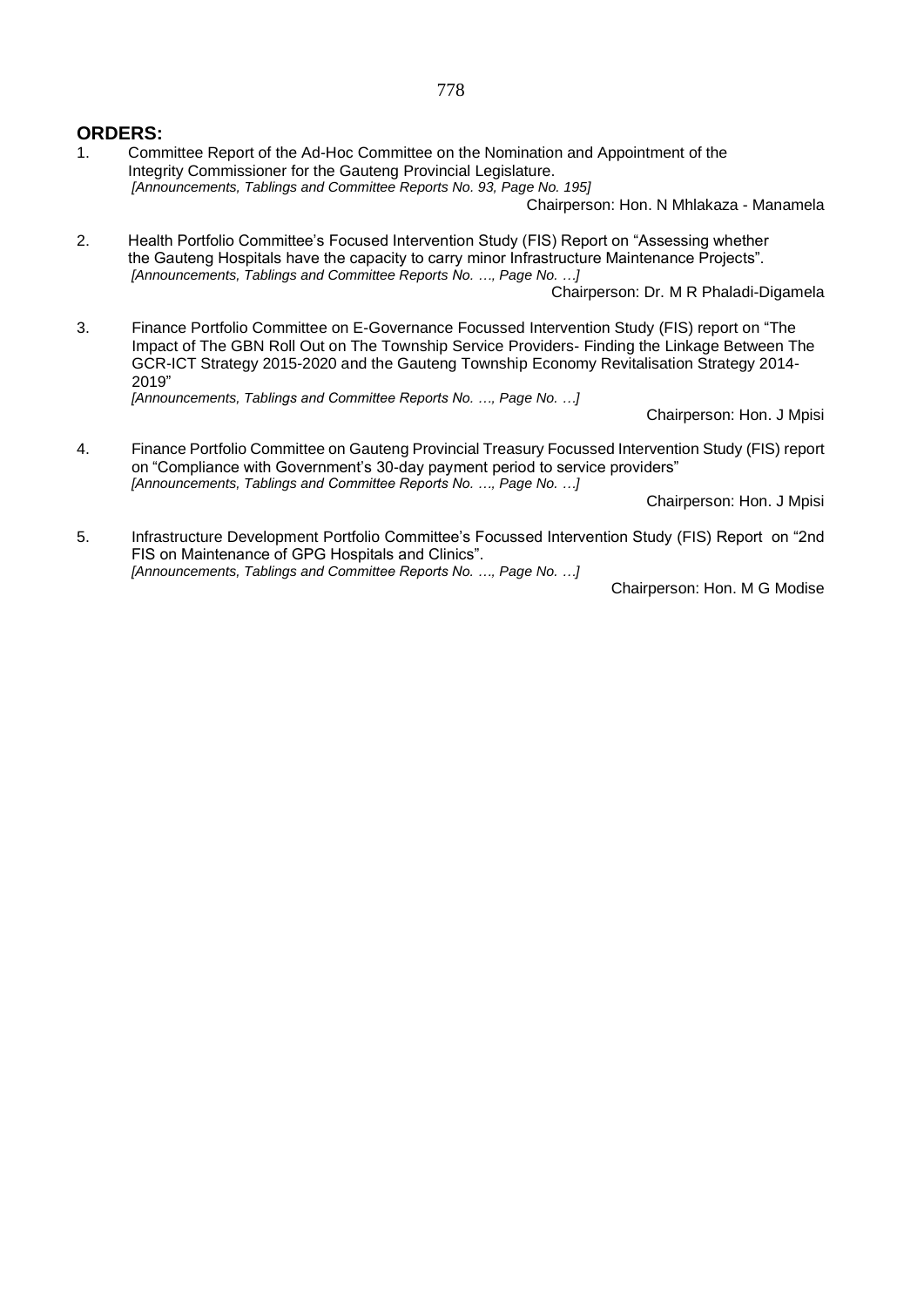# *NCOP BILLS & PAPERS*

### **MATTERS FOR PRIORITISATION BY PROGRAMMING COMMITTEE** [i.t.o. Rule 235(1)] none

**REFERRED TO COMMITTEES** [i.t.o. Rule 232(1)]

### *ECONOMIC DEVELOPMENT, ENVIRONMENT, AGRICULTURE AND RURAL DEVELOPMENT:*

none

### *CO-OPERATIVE GOVERNANCE, TRADITIONAL AFFAIRS AND HUMAN SETTLEMENTS:*

1. Local Government: Municipal Systems Amendment Bill *[B2D-2019]*

### *FINANCE:*

none

### *HEALTH:*

none

### *OVERSIGHT COMMITTEE ON THE PREMIER'S OFFICE & THE LEGISLATURE:* none

### *ROADS AND TRANSPORT:*

none

### *SOCIAL DEVELOPMENT:*

none

### *SPORT, RECREATION, ARTS AND CULTURE:*

none

### **SECTION 74/76 BILLS NOT FINALISED BY NATIONAL PARLIAMENT**

none

### **RETURNED FOR PROVINCIAL VOTE**

none

## *PROVINCIAL BILLS*

### **BILLS APPROVED BY THE EXECUTIVE COUNCIL**

none

### **MEMBER'S BILLS AWAITING PUBLICATION**

none

### **BILLS PUBLISHED BEFORE INTRODUCTION**

1. Gauteng Provincial Laws General Amendment Bill *[G007-2020]*

### **BILLS INTRODUCED IN THE HOUSE**

- 1. Gauteng Community Safety Oversight Bill *[G003-2020]*
- 2. Gauteng Provincial Appropriation Bill *[G001-2022]* for 2022/23 FY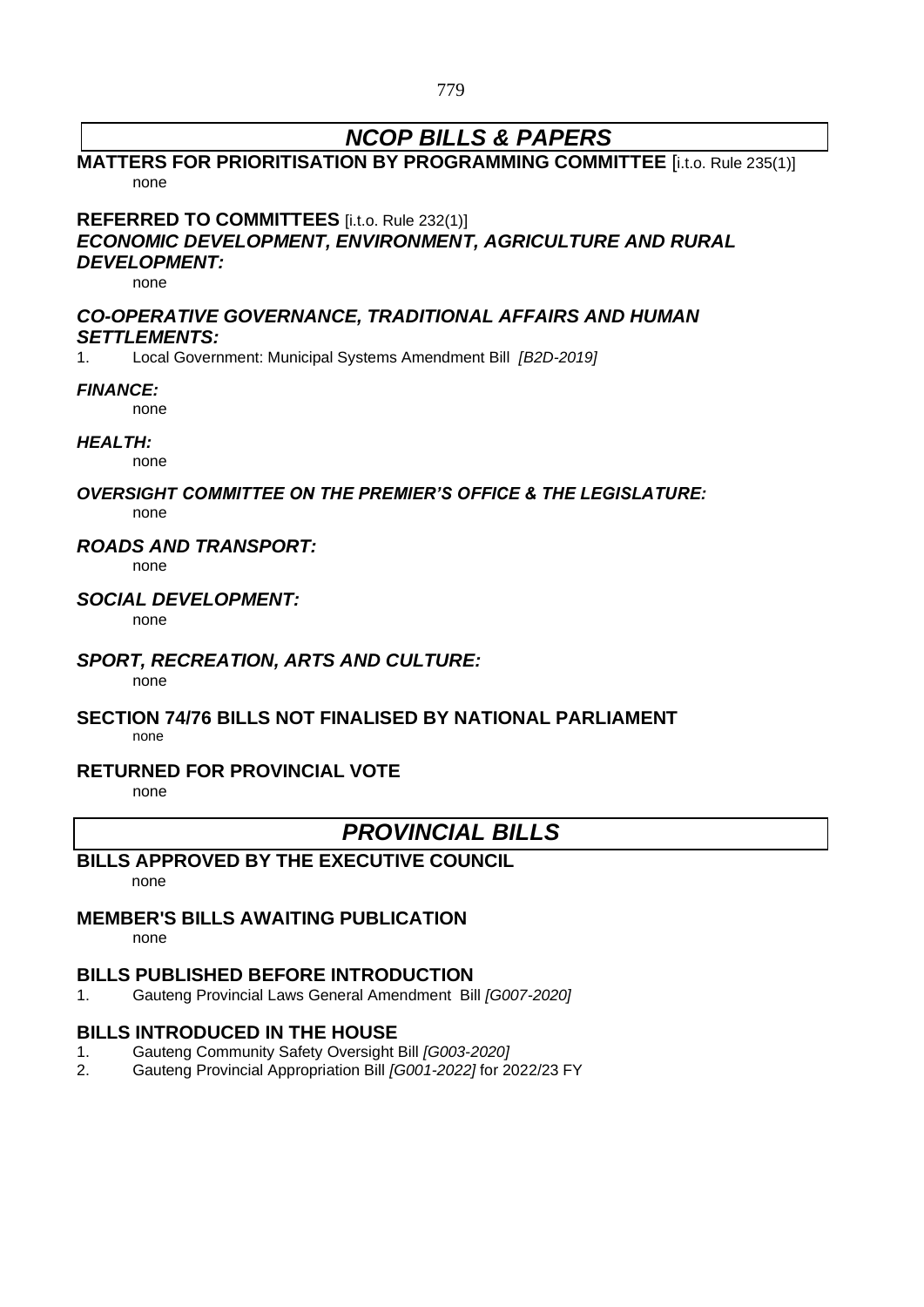### 780

# *PROVINCIAL BILLS (Cont.)*

### **BILLS REFERRED TO COMMITTEES**

### *COMMUNITY SAFETY:*

1. Vote 10 - Gauteng Provincial Appropriation Bill *[G001-2022]*

### *ECONOMIC DEVELOPMENT, ENVIRONMENT, AGRICULTURE AND RURAL DEVELOPMENT:*

- 1. Vote 3 Gauteng Provincial Appropriation Bill *[G001-2022]*
- 2. Vote 11 Gauteng Provincial Appropriation Bill *[G001-2022]*

### *EDUCATION:*

1. Vote 5 - Gauteng Provincial Appropriation Bill *[G001-2022]*

### *FINANCE*

- 1. Vote 13 Gauteng Provincial Appropriation Bill *[G001-2022]*
- 2. Vote 14 Gauteng Provincial Appropriation Bill *[G001-2022]*

### *HEALTH:*

1. Vote 4 - Gauteng Provincial Appropriation Bill *[G001-2022]*

### *INFRASTRUCTURE DEVELOPMENT:*

1. Vote 15 - Gauteng Provincial Appropriation Bill *[G001-2022]*

### *COOPERATIVE GOVERNANCE, TRADITIONAL AFFAIRS & HUMAN SETTLEMENTS:*

- 1. Vote 7 Gauteng Provincial Appropriation Bill *[G001-2022]*
- 2. Vote 8 Gauteng Provincial Appropriation Bill *[G001-2022]*

### *ROADS & TRANSPORT:*

1. Vote 9 - Gauteng Provincial Appropriation Bill *[G001-2022]*

### *SOCIAL DEVELOPMENT:*

1. Vote 6 - Gauteng Provincial Appropriation Bill *[G001-2022]*

### *SPORT, ARTS, CULTURE & RECREATION:*

1. Vote 12 - Gauteng Provincial Appropriation Bill *[G001-2022]*

### *SCRUTINY OF SUBORDINATE LEGISLATION:*

1. Gauteng Community Safety Oversight Bill *[G003-2020]*

### *PUBLIC ACCOUNTS:*

none

### *OVERSIGHT COMMITTEE ON THE PREMIER'S OFFICE & THE LEGISLATURE:*

- 1. Vote 1 Gauteng Provincial Appropriation Bill *[G001-2022]*
- 2. Vote 2 Gauteng Provincial Appropriation Bill *[G001-2022]*

### **NEGOTIATING MANDATES ON NCOP BILLS**

none

### **AMENDMENTS TO BILLS**

none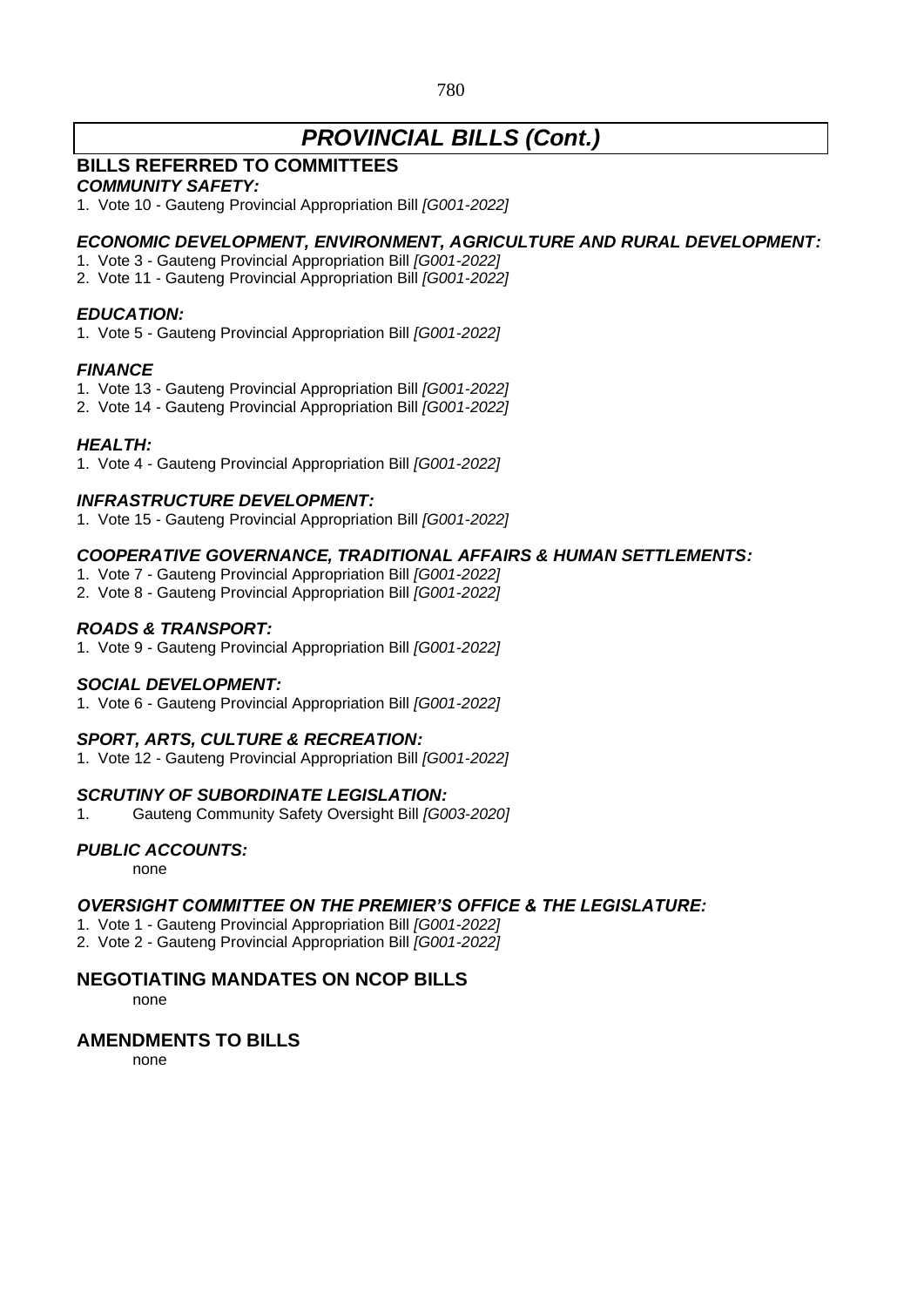# *SUB-ORDINATE LEGISLATION*

none

### *PETITIONS*

- 1. Refusal to provide Services: Sedibeng PP01A/05/21 CS
- 2. Improper utilization of Heritage site: Sharpeville PP02A/05/21 SACR
- 3. Lack of Electricity: Evaton West: PP04A/05/21/LO
- 4. Provision of Service and Relocation of Tshepiso community: PP05A/05/21/LO
- 5. Request for a replacement of asbestos roofs Rietfontein: PP06A/05/21/LO-HS
- 6. Provision of water Rietfontein: PP07A/05/21/LO-HS
- 7. Installation of Traffic Lights: Olifants and Plantation Road: PPO8A/05/21/LO-RT
- 8. Lack of a Storm water drainage System Etwatwa: PP09A/05/21/LO
- 9. Tarred Roads Etwatwa: PP10A/05/21/LO
- 10. Inadequate Services: Etwatwa Ext 34 PP11A/05/21/LO
- 11. Request for a clinic Reitspruit: PP12A/05/21/LO
- 12. Relocation of Boitumelo Residents: Sedibeng PP013A/06/21/LO-HS
- 13. Request for Housing Development Project: Loftus Tshwane PP14A/06/21/LO-HS
- 14. Building of a Police station: Boiphelong PP15A/06/21/CS
- 15. Request for Intervention: Orange Farm PP18A/06/21/LO
- 16. Request for assistance: Erf 577 and 587 North Evaton PP20A/06/21/LO
- 17. Request for Land: Funding and Training: TRFC PP16A/06/21/ARD-EC
- 18. Installation of Smart Meters Powerville Park PP21A/06/21/LO
- 19. Request for a Lease agreement: Xola Sizwe Youth Development Organisation PP22A/06/21/LO<br>20. Proclamation of Land: Evaton West PP23A/06/21/LO
- Proclamation of Land: Evaton West PP23A/06/21/LO
- 21. Outstanding Payment: Sterkfontein cemetery Ablution Blocks and Septic Tank:PP24A/06/21/LO West Rand
- 22. Interruption of water supply: Evaton North PP25A/06/21/LO
- 23. Proclamation of Land: Chris Hani PP26A/06/21/LO
- 24. Noise Nuisance: Cullinan PP27BA/06/21/EC
- 25. Missing Person: Tshwane PP28A/06/21/CS
- 26. Request for Employment: Department of Health PP29A/06/21/HE-LO
- 27. Request for Clinic: Ward 11 Tshepiso PP30A/06/21/LO HE
- 28. Allocation of RDP House: PP31A/06/21/LO-HS Ekurhuleni

## *REPORTS REFERRED TO COMMITTEES*

#### *COMMUNITY SAFETY:*

- 1*.* Department of Community Safety Strategic Plan for the 2020-2025 financial years. *[Announcements, Tablings and Committee Reports No. 62, Page No. 129]*
- 2*.* Department of Community Safety Annual Performance Plan for the 2021-2022 financial year.
- *[Announcements, Tablings and Committee Reports No. 62, Page No.133]*
- 3. Department of Community Safety Revised Annual Performance Plan for the 2021-2022 financial year. *[Announcements, Tablings and Committee Reports No. 299, Page No.605]*
- 4. Department of Community Safety Annual Performance Plan for the 2022-2023 financial year. *[Announcements, Tablings and Committee Reports No. 60, Page No.125]*
- 5. Department of Community Safety Amended Strategic Plan for the 2020-2025 financial years. *[Announcements, Tablings and Committee Reports No. 61, Page No.127]*

#### *CO-OPERATIVE GOVERNANCE, TRADITIONAL AFFAIRS AND HUMAN SETTLEMENTS:*

- 1. Department of Co-operative Governance and Traditional Affairs Strategic Plan for the 2020-2025 financial years. *[Announcements, Tablings and Committee Reports No 84, Page No 173]*
- 2. Department of Human Settlements Strategic Plan for the 2020-25 financial year.
- *[Announcements, Tablings and Committee Reports No 86, Page No. 177]*
- 3. Westrand District Municipality progress report on the implementation of the Financial Recovery Plan for July 2020. *[Announcements, Tablings and Committee Reports No 203, Page No. 417]*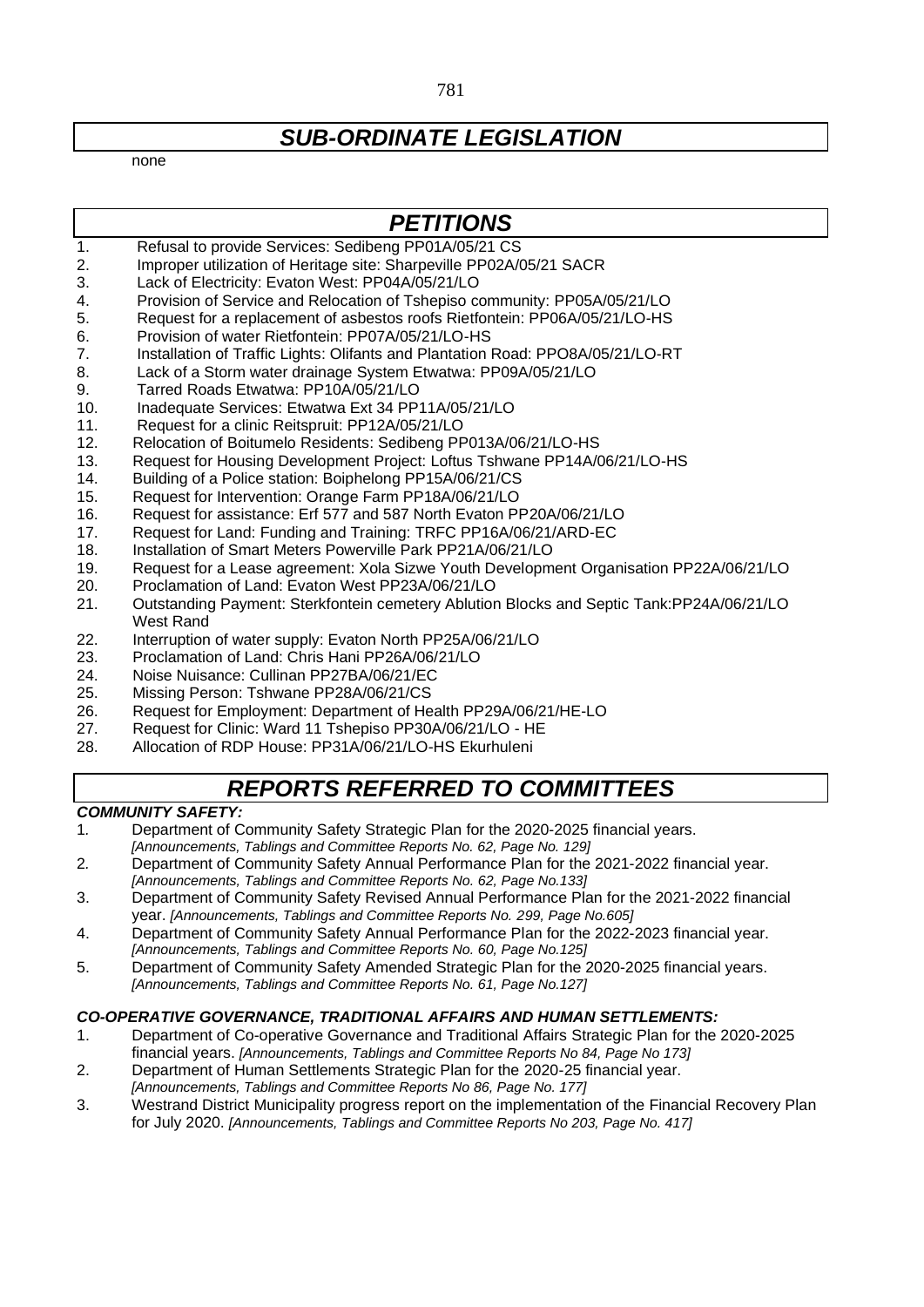- 4. Westrand District Municipality progress report on the implementation of the Financial Recovery Plan for October 2020. *[Announcements, Tablings and Committee Reports No 312, Page No. 635]*
- 5. Westrand District Municipality progress report on the implementation of the Financial Recovery Plan for January 2021. *[Announcements, Tablings and Committee Reports No 21, Page No. 43]*
- 6. Emfuleni Local Municipality Quarter 1, Quarter 2 and Mid-Year Budget Performance reports for 2020/2021 financial year. *[Announcements, Tablings and Committee Reports No 35, Page No. 73]*
- 7. Department of Co-operative Governance and Traditional Affairs Annual Performance Plan for the 2021-2022 financial year. *[Announcements, Tablings and Committee Reports No. 48, Page No. 105]*
- 8. Department of Human Settlements Annual Performance Plan for the 2021-2022 financial year.
- *[Announcements, Tablings and Committee Reports No. 49, Page No. 107]* 9. Gauteng Partnership Fund Annual Performance Plan for the 2021-22 financial year.
- *[Announcements, Tablings and Committee Reports No. 50, Page No. 109]*
- 10. Gauteng Partnership Fund Strategic Plan for the 2020-21 2024/2025 financial years. *[Announcements, Tablings and Committee Reports No. 51, Page No. 111]*
- 11. Westrand District Municipality progress report on the implementation of the Financial Recovery Plan for March 2021. *[Announcements, Tablings and Committee Reports No. 61, Page No. 131]*
- 12. Westrand District Municipality progress report on the implementation of the Financial Recovery Plan for April 2021. *[Announcements, Tablings and Committee Reports No. 152, Page No. 313]*
- 13. Westrand District Municipality progress report on the implementation of the Financial Recovery Plan for May 2021. *[Announcements, Tablings and Committee Reports No. 181, Page No. 371]*
- 14. Westrand District Municipality progress report on the implementation of the Financial Recovery Plan for June 2021. *[Announcements, Tablings and Committee Reports No. 205, Page No. 419]*
- 15. Consolidated Municipal Annual Performance Report for the 2019-2020 financial year i.t.o. Section 47 of MSA. *[Announcements, Tablings and Committee Reports No. 251, Page No. 511]*
- 16. Midvaal Local Municipality Annual Performance Report for the 2020/21 financial year. *[Announcements, Tablings and Committee Reports No. 277, Page No. 563]*
- 17. Westrand District Municipality progress report on the implementation of the Financial Recovery Plan for November 2021. *[Announcements, Tablings and Committee Reports No. 364, Page No. 735]*
- 18. Department of Human Settlements Revised Annual Performance Plan for the 2021-2022 financial year. *[Announcements, Tablings and Committee Reports No. 433, Page No. 873]*
- 19. Department of Human Settlements Adjusted Annual Performance Plan for the 2021-2022 financial year. *[Announcements, Tablings and Committee Reports No. 4, Page No. 7]*
- 20. Midvaal Local Municipality Annual Report for the 2020/21 financial year.
- *[Announcements, Tablings and Committee Reports No. 26, Page No. 51]*
- 21. Midvaal Local Municipality Annual Financial Statements for the 2020/21 financial year. *[Announcements, Tablings and Committee Reports No. 27, Page No. 53]*
- 22. Midvaal Local Municipality Annual Performance Report for the 2020/21 financial year. *[Announcements, Tablings and Committee Reports No. 28, Page No. 55]*
- 23. Department of Co-operative Governance and Traditional Affairs Annual Performance Plan for the 2022-2023 financial year. *[Announcements, Tablings and Committee Reports No. 42, Page No. 85]*
- 24. Department of Human Settlements Annual Performance Plan for the 2022-2023 financial year. *[Announcements, Tablings and Committee Reports No. 43, Page No. 87]*
- 25. Gauteng Partnership Fund Annual Performance Plan for the 2022-23 financial year. *[Announcements, Tablings and Committee Reports No. 68, Page No. 145]*
- 26. Gauteng Partnership Fund Revised Strategic Plan for the 2020-25 financial years. *[Announcements, Tablings and Committee Reports No. 69, Page No. 147]*

### *ECONOMIC DEVELOPMENT, ENVIRONMENT, AGRICULTURE AND RURAL DEVELOPMENT:*

- 1. Department of Agriculture and Rural Development Strategic Plan for the 2020-2025 financial year. *[Announcements, Tablings and Committee Reports No 52, Page No.109]*
- 2. Department of Economic Development Strategic Plan for the 2020-2025 financial years. *[Announcements, Tablings and Committee Reports No 72, Page No.149]*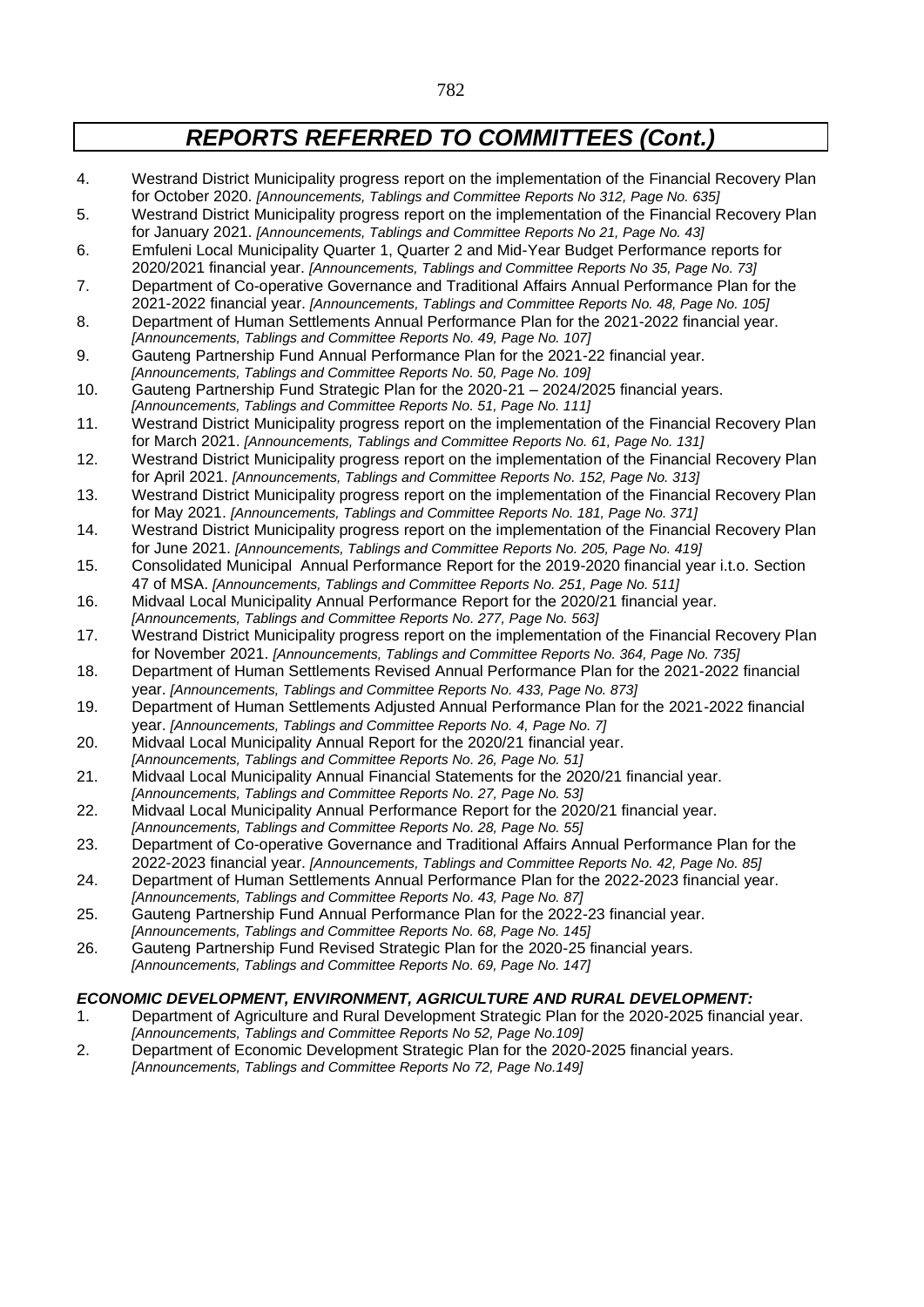| <b>REPORTS REFERRED TO COMMITTEES (Cont.)</b>                         |                                                                                                                                                                   |
|-----------------------------------------------------------------------|-------------------------------------------------------------------------------------------------------------------------------------------------------------------|
| ECONOMIC DEVELOPMENT, ENVIRONMENT, AGRICULTURE AND RURAL DEVELOPMENT: |                                                                                                                                                                   |
| 3.                                                                    | Gauteng Growth and Development Agency (GGDA)) Strategic Plan for the 2020-2025 financial                                                                          |
|                                                                       | years. [Announcements, Tablings and Committee Reports No 74, Page No.153]                                                                                         |
| 4.                                                                    | Gauteng Tourism Authority Strategic Plan for the 2020-2025 financial year.                                                                                        |
|                                                                       | [Announcements, Tablings and Committee Reports No 76, Page No. 157]                                                                                               |
| 5.                                                                    | Gauteng Gambling Board (GGB) Strategic Plan for the 2020-2025 financial years.                                                                                    |
|                                                                       | [Announcements, Tablings and Committee Reports No 78, Page No. 161]                                                                                               |
| 6.                                                                    | Gauteng Enterprise Propeller (GEP) Strategic Plan for the 2020-2025 financial years.                                                                              |
|                                                                       | [Announcements, Tablings and Committee Reports No 80, Page No. 165]                                                                                               |
| 7.                                                                    | Cradle of Humankind World Heritage Site and Dinokeng Projects Strategic Plan for the 2020-2025                                                                    |
|                                                                       | financial years. [Announcements, Tablings and Committee Reports No 82, Page No.169]                                                                               |
| 8.                                                                    | Gauteng Enterprise Propeller (GEP) Revised Strategic Plan for the 2020-2025 financial years.                                                                      |
| 9.                                                                    | [Announcements, Tablings and Committee Reports No 223, Page No.457]<br>Gauteng Gambling Board (GGB) Revised Strategic Plan for the 2020-2025 financial years.     |
|                                                                       | [Announcements, Tablings and Committee Reports No 225, Page No.461]                                                                                               |
| 10.                                                                   | Gauteng Tourism Authority Revised Strategic Plan for the 2020-2025 financial year.                                                                                |
|                                                                       | [Announcements, Tablings and Committee Reports No 227, Page No.465]                                                                                               |
| 11.                                                                   | Cradle of Humankind World Heritage Site and Dinokeng Projects Revised Strategic Plan for the                                                                      |
|                                                                       | 2020-2025 financial years. [Announcements, Tablings and Committee Reports No 229, Page No.469]                                                                    |
| 12.                                                                   | Department of Agriculture and Rural Development Annual Performance Plan for the 2021-2022                                                                         |
|                                                                       | financial year. [Announcements, Tablings and Committee Reports No. 63, Page No.135]                                                                               |
| 13.                                                                   | Department of Economic Development Annual Performance Plan for the 2021-2022 financial year.                                                                      |
|                                                                       | [Announcements, Tablings and Committee Reports No. 65, Page No.139]                                                                                               |
| 14.                                                                   | Gauteng Growth and Development Agency (GGDA) Annual Performance Plan for the 2021-2022                                                                            |
|                                                                       | financial years. [Announcements, Tablings and Committee Reports No. 146, Page No.301]                                                                             |
| 15.                                                                   | Gauteng Tourism Authority Annual Performance Plan for the 2021-2022 financial year.                                                                               |
|                                                                       | [Announcements, Tablings and Committee Reports No. 149, Page No.307]                                                                                              |
| 16.                                                                   | Gauteng Gambling Board (GGB) Annual Performance Plan for the 2021-2022 financial years.<br>[Announcements, Tablings and Committee Reports No. 148, Page No.305]   |
| 17.                                                                   | Gauteng Enterprise Propeller (GEP) Annual Performance Plan for the 2021-2022 financial year.                                                                      |
|                                                                       | [Announcements, Tablings and Committee Reports No. 150, Page No.309]                                                                                              |
| 18.                                                                   | Cradle of Humankind World Heritage Site and Dinokeng Projects Annual Performance Plan for the                                                                     |
|                                                                       | 2021-2022 financial year. [Announcements, Tablings and Committee Reports No. 145, Page No.299]                                                                    |
| 19.                                                                   | Gauteng Tourism Authority Revised Annual Performance Plan for 2021/22 financial year.                                                                             |
|                                                                       | [Announcements, Tablings and Committee Reports No. 294, Page No. 595]                                                                                             |
| 20.                                                                   | Department of Economic Development Revised Annual Performance Plan for the 2021-2022                                                                              |
|                                                                       | financial year. [Announcements, Tablings and Committee Reports No. 295, Page No.597]                                                                              |
| 21.                                                                   | Gauteng Enterprise Propeller (GEP) Revised Annual Performance Plan for the 2021-2022 financial                                                                    |
|                                                                       | year. [Announcements, Tablings and Committee Reports No. 296, Page No.599]                                                                                        |
| 22.                                                                   | Gauteng Gambling Board (GGB) Revised Annual Performance Plan for the 2021-2022 financial                                                                          |
|                                                                       | years. [Announcements, Tablings and Committee Reports No. 297, Page No.601]                                                                                       |
| 23.                                                                   | Gauteng Growth and Development Agency (GGDA) Revised Annual Performance Plan for the 2021-                                                                        |
|                                                                       | 2022 financial years. [Announcements, Tablings and Committee Reports No. 298, Page No.603]                                                                        |
| 24.                                                                   | Department of Economic Development Annual Performance Plan for the 2022-2023 financial year.<br>[Announcements, Tablings and Committee Reports No.47, Page No.95] |
| 25.                                                                   | Cradle of Humankind World Heritage Site and Dinokeng Annual Performance Plan for the 2022-2023                                                                    |
|                                                                       | financial year. [Announcements, Tablings and Committee Reports No. 48, Page No.97]                                                                                |
| 26.                                                                   | Gauteng Gambling Board (GGB) Annual Performance Plan for the 2022-2023 financial year.                                                                            |
|                                                                       | [Announcements, Tablings and Committee Reports No. 49, Page No.99]                                                                                                |
| 27.                                                                   | Gauteng Enterprise Propeller (GEP) Annual Performance Plan for the 2022-2023 financial year.                                                                      |
|                                                                       | [Announcements, Tablings and Committee Reports No. 50, Page No. 101]                                                                                              |
| 28.                                                                   | Department of Agriculture and Rural Development Annual Performance Plan for the 2022-2023                                                                         |
|                                                                       | financial year. [Announcements, Tablings and Committee Reports No. 51, Page No.103]                                                                               |
| 29.                                                                   | Gauteng Tourism Authority (GTA) Annual Performance Plan for 2022-23 financial year.                                                                               |
|                                                                       | [Announcements, Tablings and Committee Reports No. 52, Page No. 105]                                                                                              |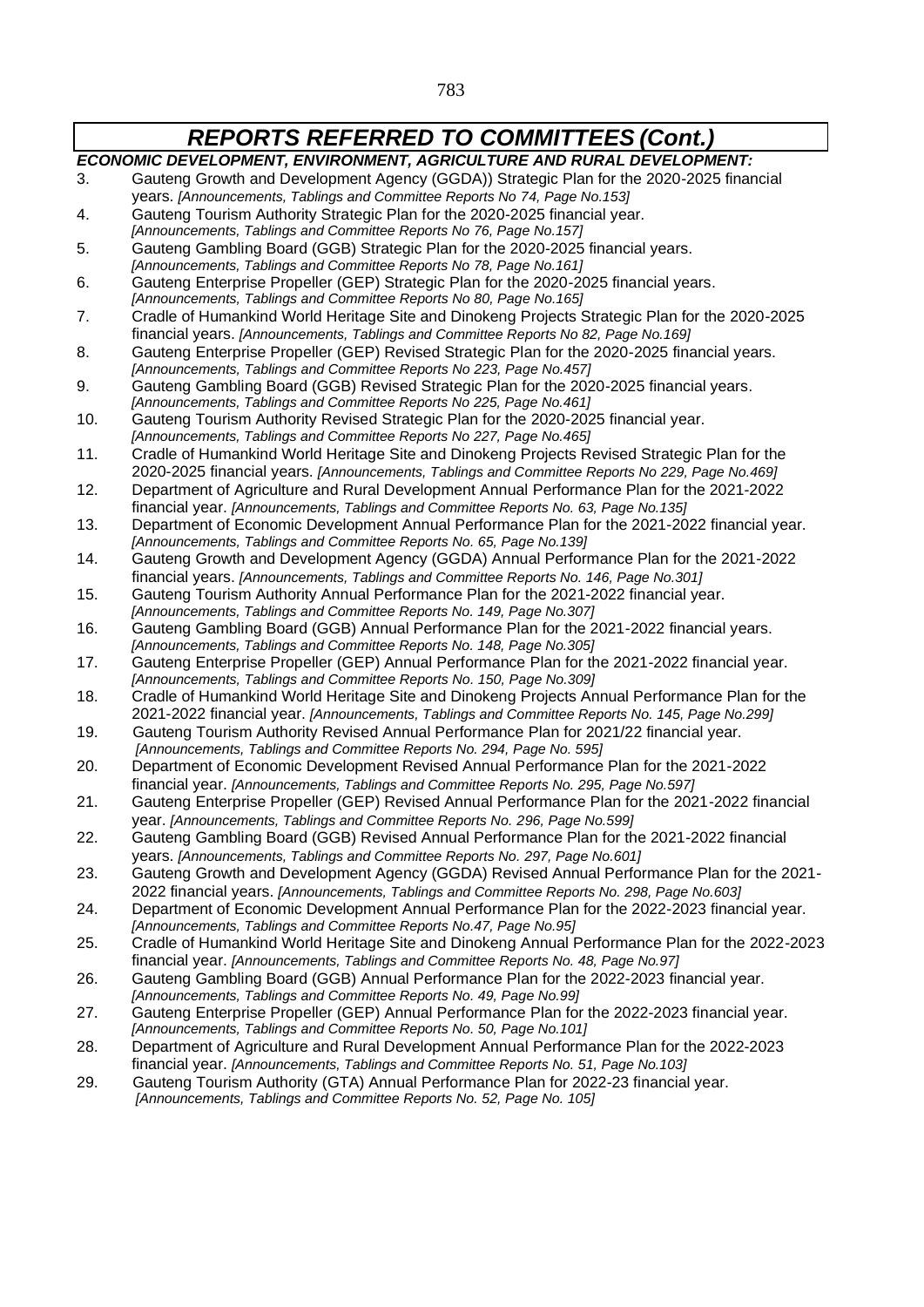### *EDUCATION:*

- 1. Department of Education Strategic Plan for the 2020-2025 financial year. *[Announcements, Tablings and Committee Reports No. 49, Page No. 103]*
- 2. Department of Education Revised Strategic Plan for the 2020-2025 financial years.
- *[Announcements, Tablings and Committee Reports No. 209, Page No. 429]* 3. Department of Education Annual Performance Plan for the 2021-2022 financial year.
- *[Announcements, Tablings and Committee Reports No 11, Page No. 23]*
- 4. Department of Education Revised Annual Performance Plan for the 2021-2022 financial year. *[Announcements, Tablings and Committee Reports No. 230, Page No. 867]*
- 5. Department of Education Annual Performance Plan for the 2022-2023 financial year. *[Announcements, Tablings and Committee Reports No. 64, Page No. 133]*

### *FINANCE:*

- 1. Department of e-Government Strategic Plan for the 2020-2025 financial years. *[Announcements, Tablings and Committee Reports No 56, Page No 117]*
- 2. Gauteng Provincial Treasury Strategic Plan for the 2020-2025 financial years. *[Announcements, Tablings and Committee Reports No. 58, Page No. 121]*
- 3. Gauteng Infrastructure Financing Agency Strategic Plan for the 2020-2025 financial years. *[Announcements, Tablings and Committee Reports No 60, Page No 125]*
- 4. Publication of the Municipal Consolidated Budget Statements for Quarter ended 31 December 2020 i.t.o. Section 71 of the Municipal Finance Management Act No. 56 of 2003. *[Announcements, Tablings and Committee Reports No. 30, Page No. 63]*
- 5. Gauteng Provincial Treasury Annual Performance Plan for the 2021-2022 financial year.
- *[Announcements, Tablings and Committee Reports No. 40, Page No. 89]*
- 6. Department of e-Government Annual Performance Plan for the 2021-2022 financial year. *[Announcements, Tablings and Committee Reports No. 44, Page No. 97]*
- 7. Gauteng Infrastructure Financing Agency Annual Performance Plan for the 2021-2022 financial years. *[Announcements, Tablings and Committee Reports No. 45, Page No. 99]*
- 8. Publication of the Municipal Consolidated Budget Statements for Quarter ended 31 March 2021 i.t.o. Section 71 of the Municipal Finance Management Act No. 56 of 2003. *[Announcements, Tablings and Committee Reports No. 182, Page No. 373]*
- 9. Financial and Fiscal Commission Annual Submission for the Division of Revenue for the 2022-2023 financial year. *[Announcements, Tablings and Committee Reports No. 44, Page No. 97]*
- 10. Department of e-Government Annual Performance Plan for the 2022-2023 financial year. *[Announcements, Tablings and Committee Reports No. 44, Page No. 89]*
- 11. Gauteng Provincial Treasury Annual Performance Plan for the 2022-2023 financial year. *[Announcements, Tablings and Committee Reports No. 45, Page No. 91]*
- 12. Gauteng Infrastructure Financing Agency Annual Performance Plan for the 2022-2023 financial years. *[Announcements, Tablings and Committee Reports No. 46, Page No. 93]*

### *HEALTH:*

- 1. Department of Health Revised Annual Performance Plan for the 2021-22 financial year.
- *[Announcements, Tablings and Committee Reports No. 151, Page No. 311]*
- 2. Department of Health Amendments to the Annual Performance Plan for the 2021-22 financial year. *[Announcements, Tablings and Committee Reports No. 326, Page No. 659]*
- 3. Department of Health Annual Performance Plan for the 2022-23 financial year. *[Announcements, Tablings and Committee Reports No. 38, Page No. 77]*

### *INFRASTRUCTURE DEVELOPMENT:*

- 1. Department of Infrastructure Development Strategic Plan including District Development Model Annexure A and D for the 2020-25 financial years.
- *[Announcements, Tablings and Committee Reports No. 88, Page No 181]* 2. Department of Infrastructure Development Annual Performance Plan Annexure D: District Development Model for the 2020-21 financial year.
- *[Announcements, Tablings and Committee Reports No. 219, Page No 449]*
- 3. Department of Infrastructure Development Annual Performance Plan for the 2021-2022 financial year. *[Announcements, Tablings and Committee Reports No. 03, Page No. 5]*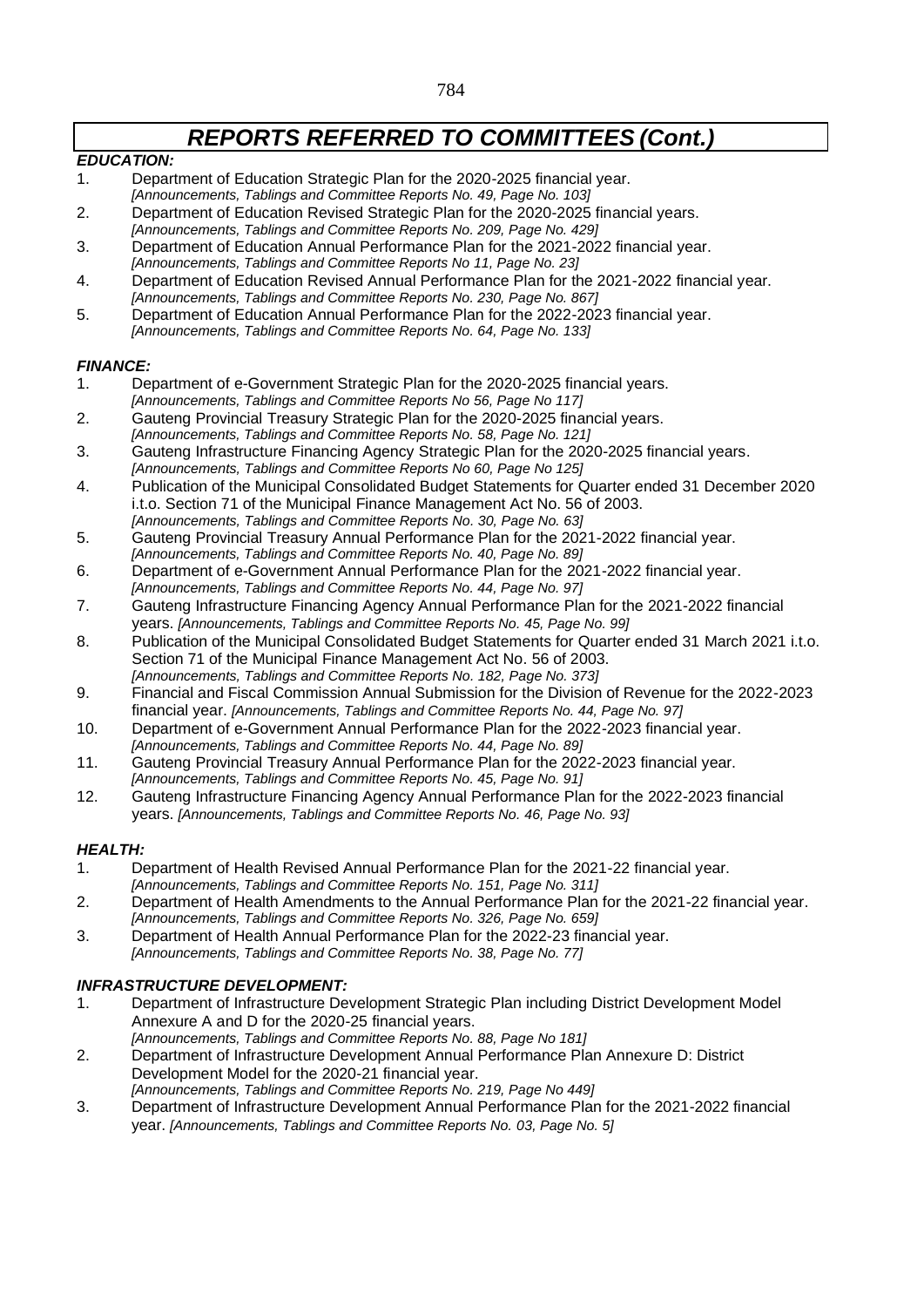### *INFRASTRUCTURE DEVELOPMENT:*

4. Department of Infrastructure Development Annual Performance Plan for the 2022-2023 financial year. *[Announcements, Tablings and Committee Reports No. 37, Page No. 75]*

### *OVERSIGHT COMMITTEE ON THE PREMIER'S OFFICE & THE LEGISLATURE:*

- 1. Gauteng Provincial Legislature Strategic Plan for the  $6<sup>th</sup>$  Legislature 2020-2025 financial years. *[Announcements, Tablings and Committee Reports No 43, Page No.91]*
- 2. Office of the Premier's Five Year Strategic Plan for the 2020-2025 financial years. *[Announcements, Tablings and Committee Reports No 126, Page No.257]*
- 3. Special Report on delayed submission of the Auditor-General's Report on the Financial Statements of the Gauteng Provincial Legislature for the financial year ended 31 March 2020.. *[Announcements, Tablings and Committee Reports No 283, Page No.577]*
- 4. Gauteng Provincial Legislature Annual Performance Plan for 2021-2022 financial year. *[Announcements, Tablings and Committee Reports No. 60, Page No.129]*
- 5. Office of the Premier's Annual Performance Plan for the 2021-2022 financial year. *[Announcements, Tablings and Committee Reports No. 144, Page No.297]*
- 6. Office of the Premier Revised Annual Performance Plan for the 2021/22 financial year. *[Announcements, Tablings and Committee Reports No. 302, Page No. 611]*
- 7. Gauteng Provincial Legislature Annual Performance Plan for 2022-2023 financial year. *[Announcements, Tablings and Committee Reports No. 56, Page No.113]*
- 8. Office of the Premier Annual Performance Plan for the 2022-2023 financial year. *[Announcements, Tablings and Committee Reports No. 57, Page No. 115]*

### *PUBLIC ACCOUNTS:*

- 1. Public Service Commission Final Investigation Report into alleged appointment irregularities at Gauteng Department of Education.
	- *[Announcements, Tablings and Committee Reports No 352, Page No.715]*
- 2. Auditor-General's Second Special Report on Financial Management of Government's Covid-19 initiatives. *[Announcements, Tablings and Committee Reports No. 31, Page No.65]*
- 3. Auditor-General's First Special Report on Financial Management of Government's Covid-19 initiatives. *[Announcements, Tablings and Committee Reports No. 32, Page No.67]*
- 4. Public Service Commission (PSC) Investigation Report into the Appointment of Dr Akindipe as the Head of Clinical Department of Psychiatry in Dr George Mukhari Academic Hospital, Department of Health in the Gauteng Province.

*[Announcements, Tablings and Committee Reports No. 327, Page No. 661]*

- 5. Auditor-General's Audit Report on the financial statements of vote 02: Gauteng Political Party Fund for the 2019/20 financial year. *[Announcements, Tablings and Committee Reports No. 431, Page No 869]*
- 6. Public Service Commission Annual Report for the 2020/2021 financial year.
- *[Announcements, Tablings and Committee Reports No 432, Page No.871]*
- **7. Five Public Service Commission's Reports i.t.o. Section 196(4) (e) read with Section 196(6) of the Constitution , 1996,** a) Report to the National Assembly in terms of Section 196(4)(e) of the Constitution, read with Section 196(6) – 01 April 2020 to 31 March 2021 b) Overview Report on Complaints Reported to the Public Service Commission during the 2020/2021 Financial Year – October 2021, c) Overview Report on Financial Misconduct for the 2020/2021 Financial Year – September 2021, Overview Report on the Implementation of the Financial Disclosure Framework for 2020/2021 Financial Year – September 2021, e) A review of the body of work conducted by the PSC in Departments of Health and key issues identified – November 2021

### *SOCIAL DEVELOPMENT:*

- 1. Department of Social Development Strategic Plan for the 2020-2025 financial year. *[Announcements, Tablings and Committee Reports No 90, Page No.185]*
- 2. Department of Social Development Annual Performance Plan for the 2021-2022 financial year. *[Announcements, Tablings and Committee Reports No. 41, Page No.91]*
- 3. Department of Social Development Annual Performance Plan for the 2022-2023 financial year. *[Announcements, Tablings and Committee Reports No. 96, Page No.201]*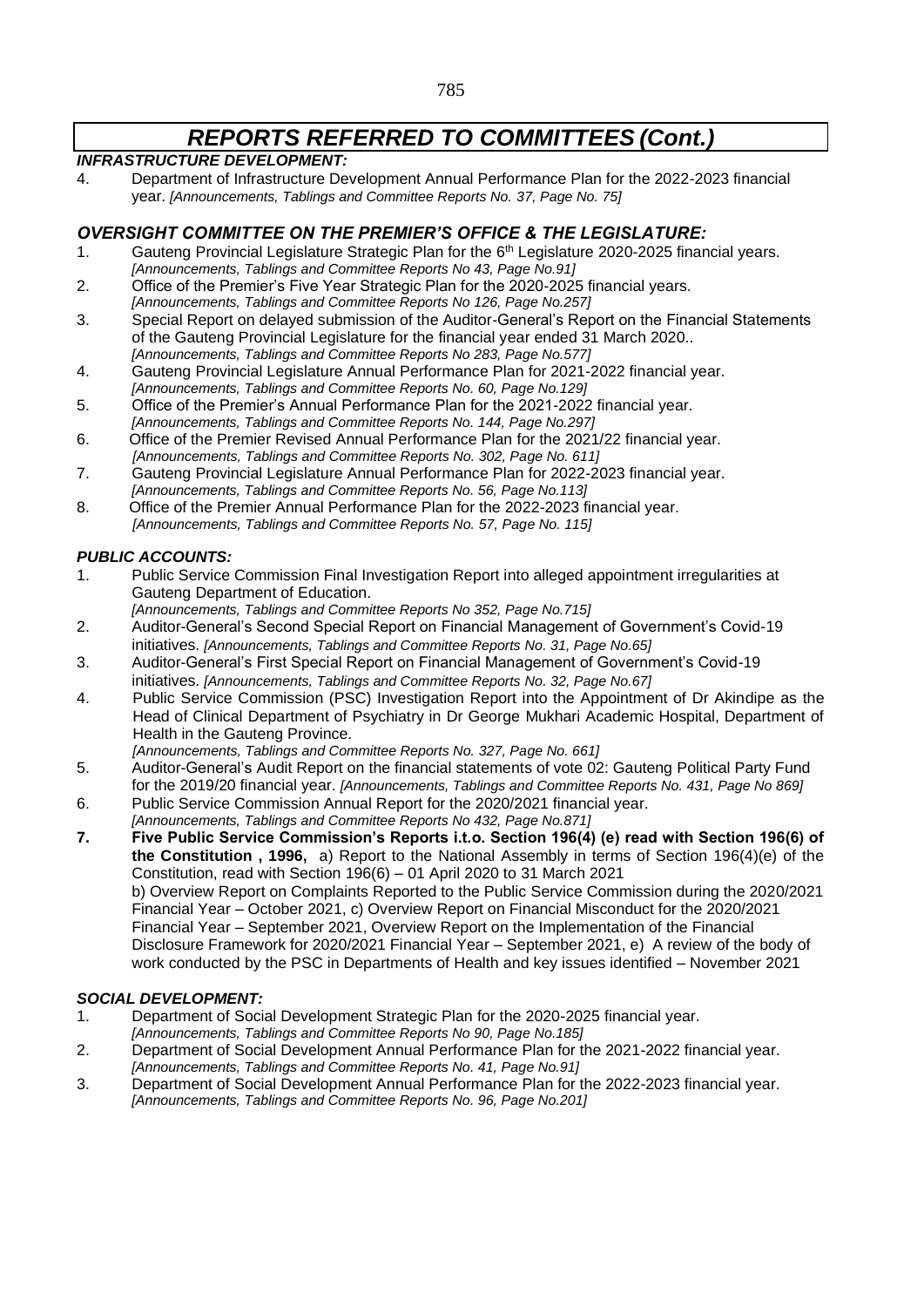### *SPORT, RECREATION, ARTS AND CULTURE:*

- 1. Department of Sport, Arts, Culture and Recreation Strategic Plan for the 2020-2025 financial years. *[Announcements, Tablings and Committee Reports No. 64, Page No. 133]*
- 2. Gauteng Film Commission Five Year Strategic Plan for the 2020/21-2024/25 financial years.
- *[Announcements, Tablings and Committee Reports No. 94, Page No. 193]*
- 3. Department of Sport, Arts, Culture and Recreation Annual Performance Plan for the 2021-2022 financial year. *[Announcements, Tablings and Committee Reports No. 46, Page No. 101]*
- 4. Gauteng Film Commission Annual Performance Plan for the 2021-2022 financial year. *[Announcements, Tablings and Committee Reports No. 47, Page No. 103]*
- 5. Department of Sport, Arts, Culture and Recreation Revised Annual Performance Plan for the 2021- 2022 financial year. *[Announcements, Tablings and Committee Reports No. 147, Page No. 303]*
- 6. Department of Sport, Arts, Culture and Recreation Annual Performance Plan for the 2022-2023 financial year. *[Announcements, Tablings and Committee Reports No. 54, Page No. 109]*
- 7. Gauteng Film Commission Annual Performance Plan for the 2022-2023 financial year. *[Announcements, Tablings and Committee Reports No. 55, Page No. 111]*

### *ROADS AND TRANSPORT:*

- 1. Department of Roads and Transport Strategic Plan for the 2020-2025 financial years. *[Announcements, Tablings and Committee Reports No 66, Page No.137]*
- 2. Gautrain Management Agency Strategic Plan for the 2020-2025 financial years. *[Announcements, Tablings and Committee Reports No 68, Page No.141]*
- 3. G-FleeT Management Trading Entity Strategic Plan for the 2020-2025 financial years. *[Announcements, Tablings and Committee Reports No 70, Page No.145]*
- 4. Department of Roads and Transport Revised Strategic Plan for the 2020-2025 financial years. *[Announcements, Tablings and Committee Reports No 218, Page No.447]*
- 5. Department of Roads and Transport Annual Performance Plan for the 2021-2022 financial year. *[Announcements, Tablings and Committee Reports No 54, Page No.117]*
- 6. Gautrain Management Agency Annual Performance Plan for the 2021-2022 financial year. *[Announcements, Tablings and Committee Reports No 55, Page No.119]*
- 7. G-FleeT Management Trading Entity Annual Performance Plan for the 2021-2022 financial year. *[Announcements, Tablings and Committee Reports No 56, Page No.121]*
- 8. Gautrain Management Agency Strategic Plan for the 2022/23 to 2024/25 financial year. *[Announcements, Tablings and Committee Reports No. 307, Page No. 621]*
- 9. Gautrain Management Agency Annual Performance Plan for the 2022/23 financial year. *[Announcements, Tablings and Committee Reports No. 308, Page No. 623]*
- 10. Gautrain Management Agency SLA between MEC & GMA for the 2022/23 financial year. *[Announcements, Tablings and Committee Reports No. 309, Page No. 625]*
- 11. G-FleeT Management Trading Entity Revised Annual Performance Plan for the 2021-2022 financial year. *[Announcements, Tablings and Committee Reports No 2, Page No.3]*
- 12. G-FleeT Management Trading Entity Revised Strategic Plan for the 2020-2025 financial year. *[Announcements, Tablings and Committee Reports No 3, Page No.5]*
- 13. Department of Roads and Transport Annual Performance Plan for the 2022-2023 financial year.
- *[Announcements, Tablings and Committee Reports No. 39, Page No.79]*
- 14. G-FleeT Management Annual Performance Plan for the 2022-2023 financial year. *[Announcements, Tablings and Committee Reports No 40, Page No.81]*
- 15. Gautrain Management Agency Annual Performance Plan for the 2022-2023 financial year. *[Announcements, Tablings and Committee Reports No. 41, Page No. 83]*

# *MOTIONS*

#### **MATTERS FOR CONSIDERATION BY PROGRAMMING COMMITTEE**  none

## *QUESTIONS*

### **QUESTION WITHOUT NOTICE TO THE PREMIER** (i.t.o. Rule 138(5)

**For next Question Day**

none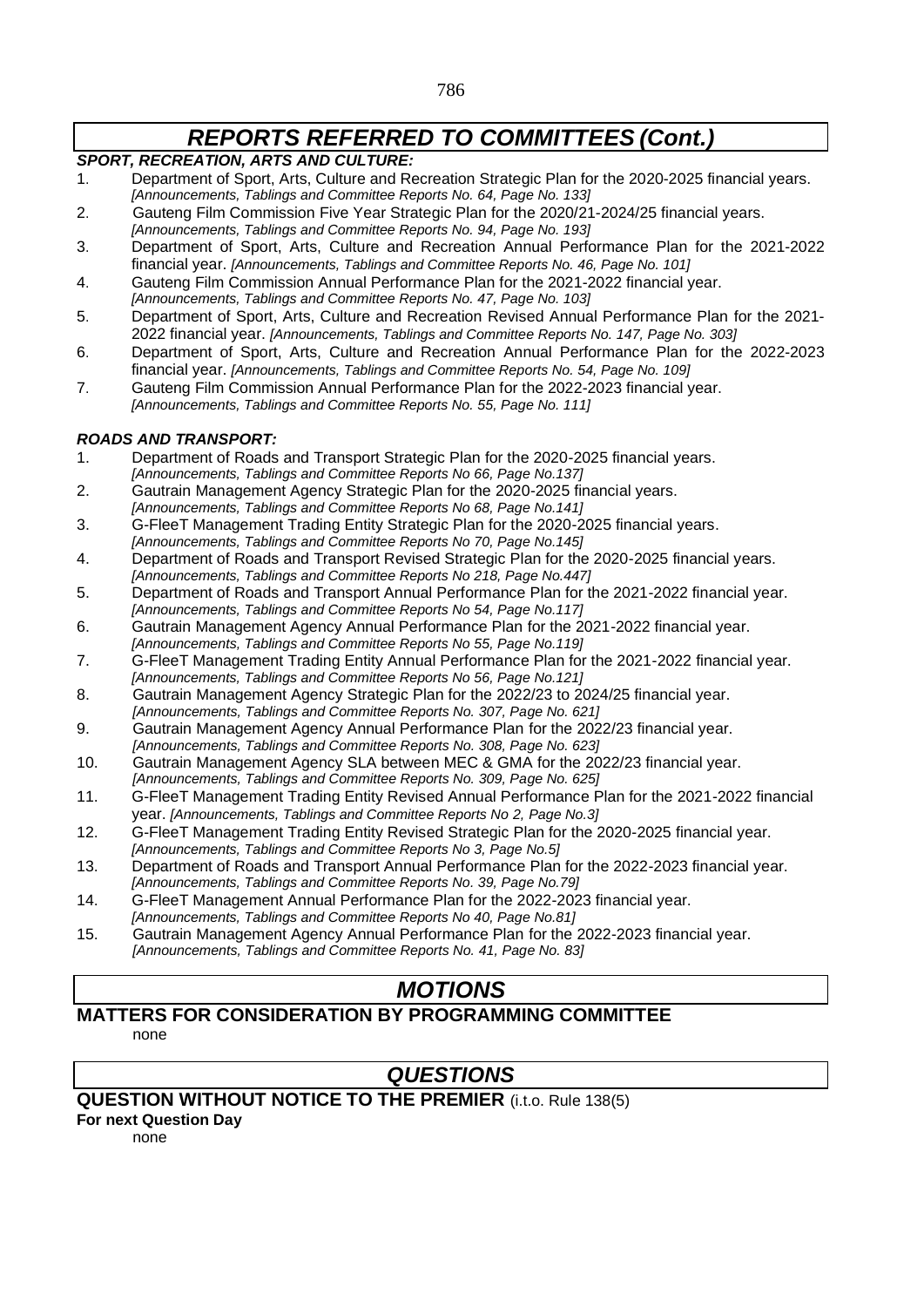### **PREMIER'S QUESTION TIME** (i.t.o. Rule 138)

(i.t.o. Rule 133(4) ( $\leftrightarrow$  Questions carried over from previous Question Day)

**For next Question Day**

none

### **QUESTIONS FOR ORAL REPLY TO MEMBERS OF THE EXECUTIVE COUNCIL**

 $(i.t. o. Rule 134)$  ( $\leftrightarrow$  Questions carried over from previous Question Day)

**For next Question Day**

none

### **WRITTEN QUESTIONS FOR ORAL EXPLANATION & TABLING IN THE HOUSE** (i.t.o

Rule 137(5) [<sup>\*\*</sup> Request for extension of time (i.t.o Rule 137(2)] (i.t.o Rule 133(4) [ $\leftrightarrow$  Questions carried over from the previous Question Day]

### **For next Question Day**

### *MEC FOR CO-OPERATIVE GOVERNANCE, TRADITIONAL AFFAIRS & HUMAN SETTLEMENTS:*

M S Chabalala (DA) *[5.COGTA&HS032]* E du Plessis (DA) *[5.COGTA&HS043]* A Randall (DA) *[5.COGTA&HS048]* A Randall (DA) *[5.COGTA&HS049]* A Randall (DA) *[5.COGTA&HS050]* A Fuchs (DA) *[5.COGTA&HS051]* A W Cilliers (DA) *[5.COGTA&HS052]* M S Chabalala (DA) *[5.COGTA&HS053]* M S Chabalala (DA) *[5.COGTA&HS054]* M S Chabalala (DA) *[5.COGTA&HS055]* C Bosch (DA) *[5.COGTA&HS056]* P Atkinson (DA) *[5.COGTA&HS057]*

### *MEC FOR ROADS AND TRANSPORT:*

M F Ledwaba (EFF) *[5.TR015]* S J P Dos Santos (DA) *[5.TR016]*

### *MEC FOR SPORT, ARTS, CULTURE AND RECREATION:*

M S Chabalala (DA) *[5.SP003]* M S Chabalala (DA) *[5.SP004]* M S Chabalala (DA) *[5.SP006]* M S Chabalala (DA) *[5.SP007]* M S Chabalala (DA) *[5.SP008]* P Atkinson (DA) *[5.SP009]*

### *MEC FOR COMMUNITY SAFETY:*

M Shackleton (DA) *[5.PS023]* M Shackleton (DA) *[5.PS024]* C Bosch (DA) *[5.PS025]* C Bosch (DA) *[5.PS026]*

### *MEC FOR HEALTH:*

J B Bloom (DA) *[5.HL026]*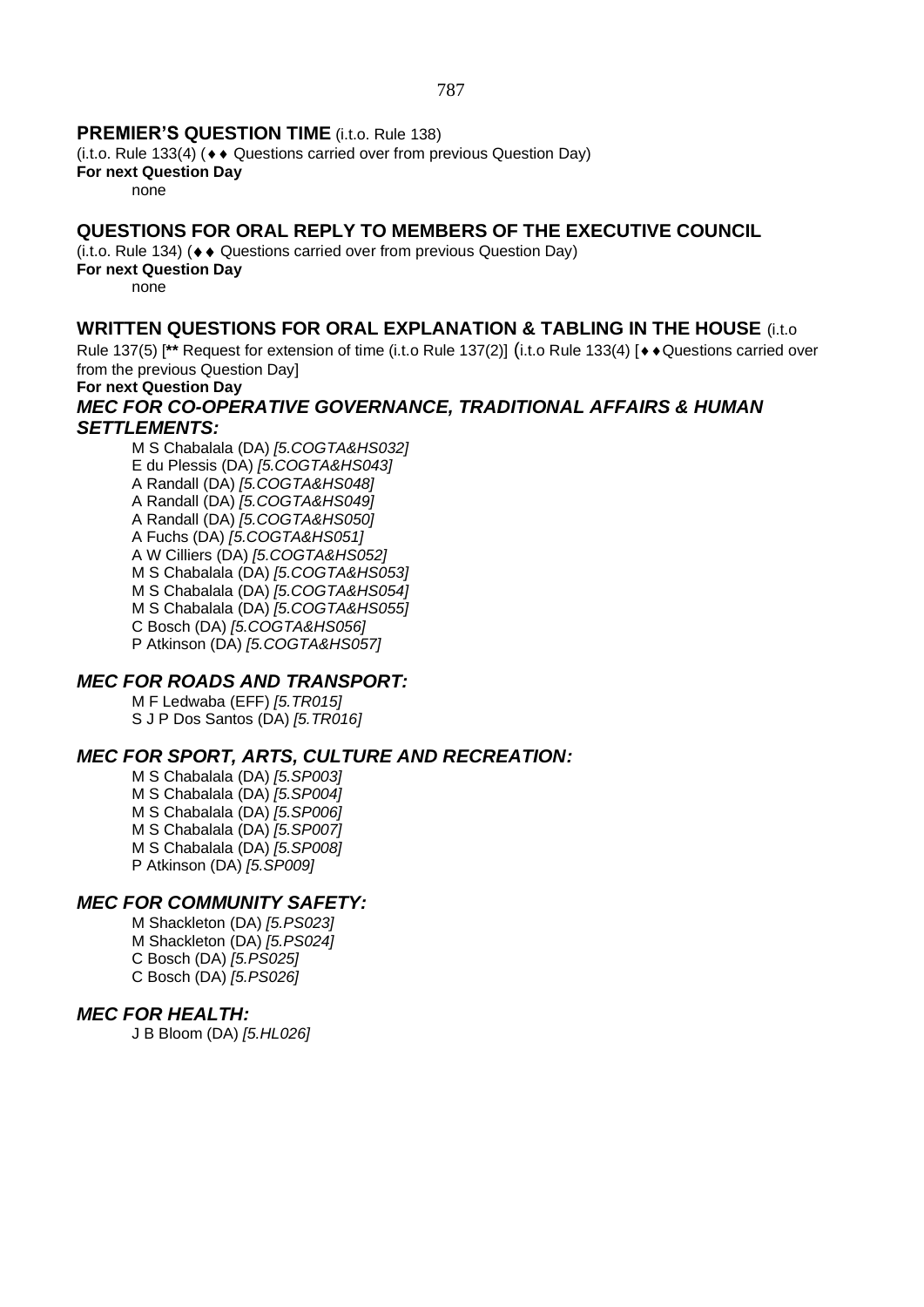### **QUESTIONS FOR WRITTEN REPLY TO MEMBERS OF THE EXECUTIVE COUNCIL**

(i.t.o. Rule 136(1)  $\leftrightarrow$  Oral Questions converted to Written Questions by Resolution of the House] [**\*\*** Request for extension of time [i.t.o Rule 137(2)]

### *PREMIER:*

\*\* S T Msimanga (DA) *[5.PR004]* M Mofama (EFF) *[5.PR005]* N Ramulifho (DA) *[5.PR006]* F P Nel (DA) *[5.PR007]* S dos Santos (DA) *[5.PR008]*

### *MEC FOR COMMUNITY SAFETY:*

J J Hoffman (VF-Plus) *[5.PS027]* M Shackleton (DA) *[5.PS028]* M Shackleton (DA) *[5.PS029]* S T Msimanga (DA) *[5.PS030]* F P Nel (DA) *[5.PS031]* J B Bloom (DA) *[5.PS032]* M Shackeleton (DA) *[5.PS033]*

### *MEC FOR ECONOMIC DEVELOPMENT, AGRICULTURE AND RURAL DEVELOPMENT:*

R Nt'sekhe (DA) *[5.ECD,ENV&ARD017]* R Nt'sekhe (DA) *[5.ECD,ENV&ARD018]* R Nt'sekhe (DA) *[5.ECD,ENV&ARD019]* A W Cilliers (DA) *[5.ECD,ENV&ARD020]* A W Cilliers (DA) *[5.ECD,ENV&ARD021]* S T Msimanga (DA) *[5.ECD,ENV&ARD022]* C Bosch (DA) *[5.ECD,ENV&ARD023]* M Gana (DA) *[5.ECD,ENV&ARD024]* M Gana (DA) *[5.ECD,ENV&ARD025]* I Cilliers (DA) *[5.ECD,ENV&ARD026]*

### *MEC FOR EDUCATION:*

N Ramulifho (DA) *[5.ED021]* N Ramulifho (DA) *[5.ED022]* S T Msimanga (DA) *[5.ED023]* F P Nel (DA) *[5.ED024]* K Ramulifho (DA) *[5.ED025]* K Ramulifho (DA) *[5.ED026]*

### *MEC FOR FINANCE:*

A Fuchs (DA) *[5.FN009]* N de Jager (DA) *[5.FN010]* C Bosch (DA) *[5.FN011]* A Randall (DA) *[5.FN012]*

### *MEC FOR HEALTH:*

- \*\* J B Bloom (DA) *[5.HL018]*
	- \*\* J B Bloom (DA) *[5.HL020]* J B Bloom (DA) *[5.HL029]* J B Bloom (DA) *[5.HL030]* J B Bloom (DA) *[5.HL031]* S J P Dos Santos (DA) *[5.HL032]* C Bosch (DA) *[5.HL033]* N de Jager (DA) *[5.HL034]* J B Bloom (DA) *[5.HL035]*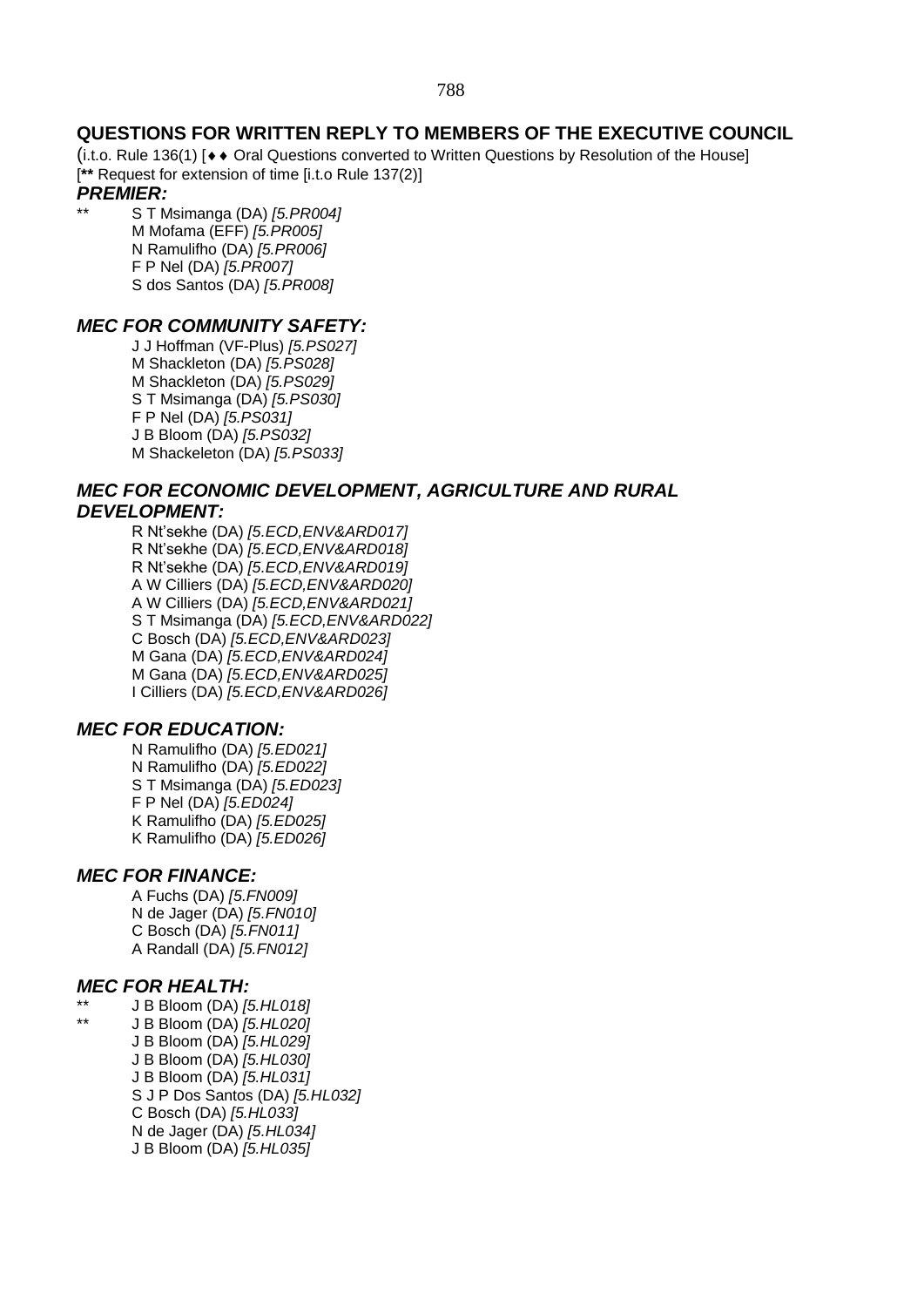### **QUESTIONS FOR WRITTEN REPLY TO MEMBERS OF THE EXECUTIVE COUNCIL**

**(Cont.)**(i.t.o. Rule 136(1) [◆◆ Oral Questions converted to Written Questions by Resolution of the House][\*\* Request for extension of time [i.t.o Rule 137(2)]

### *MEC FOR HEALTH:*

A Randall (DA) *[5.HL036]* A Randall (DA) *[5.HL037]*

### *MEC FOR INFRASTRUCTURE DEVELOPMENT:*

M S Chabalala (DA) *[5.INF019]* M Mofama (EFF) *[5.INF020]* W Peach (DA) *[5.INF021]* J B Bloom (DA) *[5.INF022]*

### *MEC FOR CO-OPERATIVE GOVERNANCE, TRADITIONAL AFFAIRS & HUMAN SETTLEMENTS:*

\*\* M S Chabalala (DA) *[5.COGTA&HS032]* M H Cirota (DA) *[5.COGTA&HS058]* M S Chabalala (DA) *[5.COGTA&HS059]* N de Jager (DA) *[5.COGTA&HS060]* W Peach (DA) *[5.COGTA&HS061]* A Randall (DA) *[5.COGTA&HS062]* A Randall (DA) *[5.COGTA&HS063]* S dos Santos (DA) *[5.COGTA&HS064]* S dos Santos (DA) *[5.COGTA&HS065]* M Ledwaba (EFF) *[5.COGTA&HS066]* A Tshitangano (EFF) *[5.COGTA&HS067]* M Ledwaba (EFF) *[5.COGTA&HS068]* R Ntsekhe (DA) *[5.COGTA&HS069]*

### *MEC FOR ROADS AND TRANSPORT:*

- \*\* F P Nel (DA) *[5.TR011]*
- \*\* F P Nel (DA) *[5.TR012]*
- \*\* E du Plessis (DA) *[5.TR013]*
- \*\* A Randall (DA) *[5.TR014]* A Fuchs (DA) *[5.TR017]* M S Chabalala (DA) *[5.TR018]* P Atkinson (DA) *[5.TR019]* W Peach (DA) *[5.TR020]*

# *MEC FOR SOCIAL DEVELOPMENT:*

K K Hoffman (VF-Plus) *[5.TR021]* E du Plessis (DA) *[5.TR022]*

B Engelbrecht (DA) *[5.SD012]* B Engelbrecht (DA) *[5.SD013]* B Engelbrecht (DA) *[5.SD014]* P Atkinson (DA) *[5.SD015]* S J P Dos Santos (DA) *[5.SD016]* R Ntsekhe (DA) *[5.SD017]* R Ntsekhe (DA) *[5.SD018]*

### *MEC FOR SPORT, ARTS, CULTURE AND RECREATION:*

P Atkinson (DA) *[5.SP010]* S J P Dos Santos (DA) *[5.SP011]* K Chabalala (DA) *[5.SP012]* K Chabalala (DA) *[5.SP013]* K Chabalala (DA) *[5.SP014]*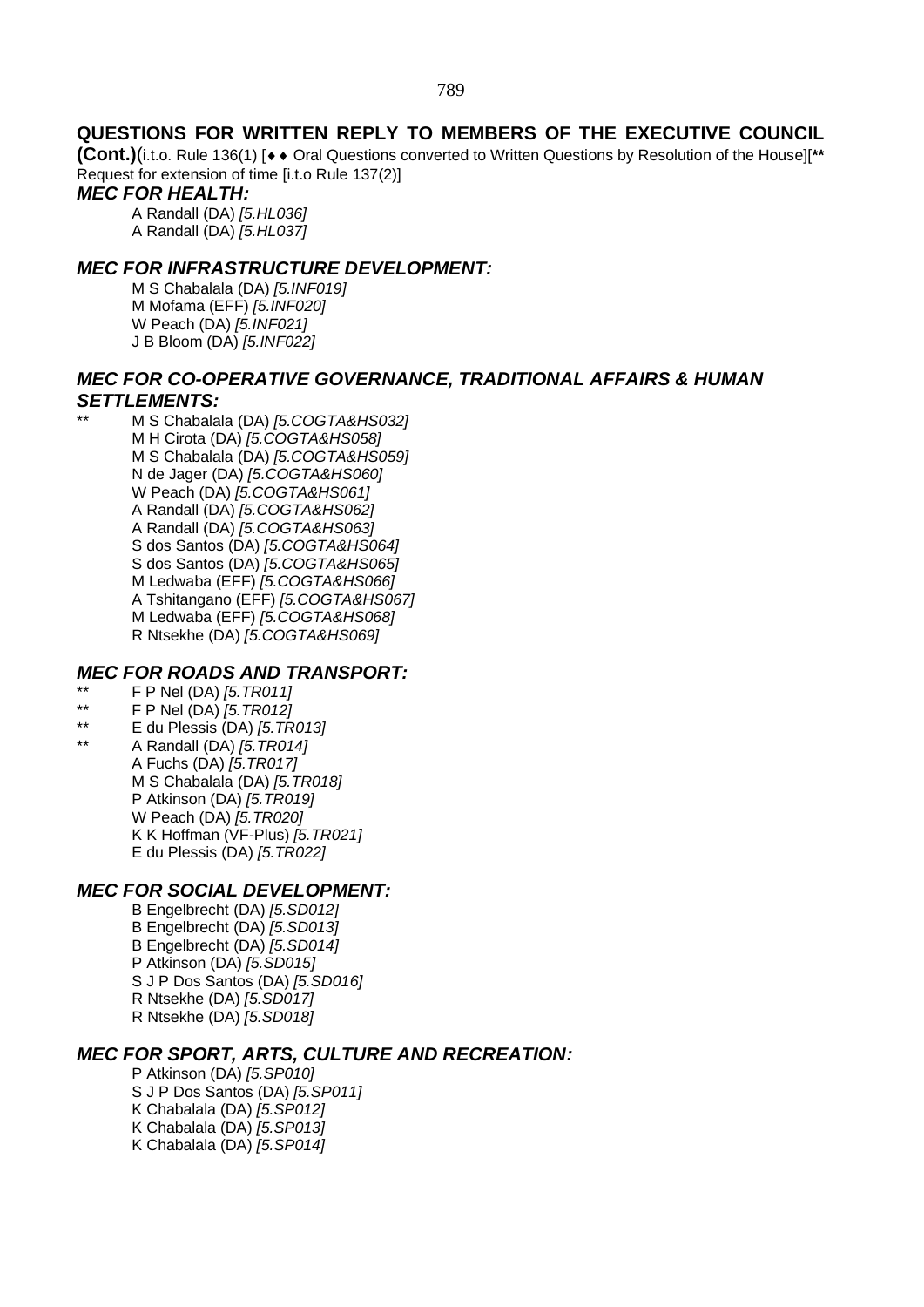### *SPECIAL SITTINGS*

### **SITTINGS OF THE HOUSE** (\*\* indicates confirmed)

none

## *SITTINGS*

**SITTINGS OF THE HOUSE** (\*\* indicates confirmed)

none

### **OTHER SITTINGS** (\*\* indicates confirmed)

none

### *MEETINGS*

### **COMMITTEE MEETINGS – GPL (IN HOUSE)** (\*\* indicates confirmed)

none

#### **COMMITTEE MEETINGS – GPL (OUTSIDE THE LEGISLATURE)** (\*\* indicates confirmed) **Tuesday, 05 April**

**\*\* Cooperative Governance, Traditional Affairs & Human Settlements Committee, City of Tshwane, 10:00**

#### **Wednesday, 06 April**

**\*\* Cooperative Governance, Traditional Affairs & Human Settlements Committee, City of Tshwane, 10:00**

**OTHER COMMITTEE MEETINGS** (\*\* indicates confirmed)

none

**PUBLIC HEARINGS** (\*\* indicates confirmed)

none

### **SPECIAL COMMITTEE MEETINGS**

none

### **OUT OF PROVINCE COMMITTEE VISITS**

none

### **COMMITTEE STUDY TOURS**

none

### **OTHER OFFICIAL MEETINGS**

none

### **COMMONWEALTH PARLIAMENTARY ASSOCIATION (CPA) EXECUTIVE MEETINGS**

(**\*\*** indicates confirmed)

none

### **COMMONWEALTH PARLIAMENTARY ASSOCIATION (CPA) BRANCH**

(**\*\*** indicates confirmed) none